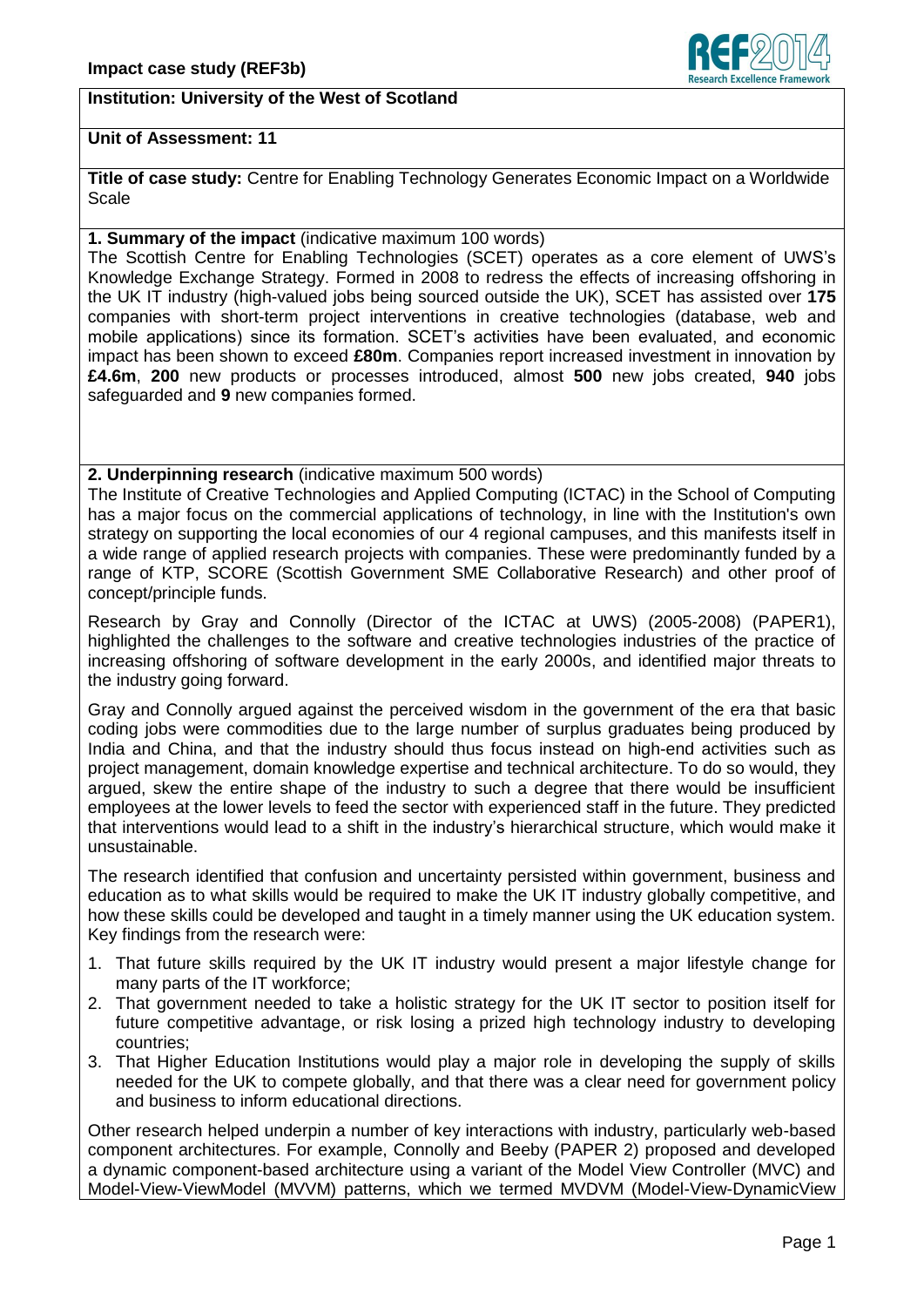### **Impact case study (REF3b)**



Model). This proposed architecture was evaluated in a number of live industry projects (KTP CC Technology; KTP Invec Solutions) and was shown to have better performance than existing models. Research by Connolly et al. (PAPERS 3 and 4) proposed a novel transaction model for disconnected architectures that was subsequently implemented in industry (KTP Invec Solutions) to provide significant transaction throughput and reduce abort rates.

# **Key Researchers for SCET**

Professor Thomas M Connolly, Director of SCET; Director of ICTAC (all grants)

- Dr Fraser Clark (KTPs with VMS, GMI; various SFC projects)
- Dr Richard Beeby (KTPs with CC Technology, Cooper Software, Invec Solutions; SFC projects)
- Dr Graeme McRobbie (KTPs with UK Whitegoods)
- Dr John Nixon (KTPs with UK Whitegoods)
- Dr Thomas Hainey (various SFC projects)

Professor Malcolm Crowe (transaction model research)

**3. References to the research** (indicative maximum of six references)

- PAPER 1: Gray, W and Connolly, T.M. (2008). The Impact of offshoring in the IT Workforce within the UK, *International Journal of Information Technology and Management*, Vol 7, Issue 4, pp. 356-373
- PAPER 2: Baillie, G., Allan, D., Armour, B., Milne, R., Connolly, T.M. and Beeby, R. (2011). A Model-View-DynamicViewModel and its Performance in a Web-based Component Architecture. *Twenty-Third International Conference on Software Engineering and Knowledge Engineering (SEKE 2011)*, July 7-9, 2011, Miami
- PAPER 3: Lessner, T., Laux, F., Connolly, T. M., Crowe, M., (2011). Transactional Composition and Currency Control in Disconnected Computing, *International Journal on Advances in Software*, Vol 2, No 3 and 4, pp. 442-460
- PAPER 4: Lessner, T., Laux, F., Connolly, T., Branki, C. and Crowe, M.K. (2011). An Optimistic Transaction Model for a Disconnected Integration Architecture, 3<sup>rd</sup> International *Conference on Advances in Databases, Knowledge, and Data Applications (DBKDA 2011),* January 23-28, 2011, St. Maarten, The Netherlands Antilles.
- PAPER 5: Connolly, T.M., Boyle, E. A., MacArthur, E., Hainey, T. and Boyle, J. M. (2012). A systematic literature review of the empirical evidence on computer games and serious games, *Computers & Education*. 59, 661 – 686.
- PAPER 6: Connolly, T.M., MacPhail, A., Scott, D.W. (2010). Developing a Web-based MIS System for Occupational Health, 6<sup>th</sup> International Conference on Web Information Systems and *Technologies (WEBIST)*, 7 - 10 April, 2010 Valencia, Spain.

### **Grants**

## **Scottish Government/Scottish Enterprise**

 Scottish Centre for Enabling Technologies (SCET), funded through the SEEKIT programme (2008-2012), £1,108,514

# **KTP (Technology Strategy Board)**

- VMS Ltd, 2006-2008, £68,743
- Gas Measurement Instruments Ltd, 2009-2011, £74,898
- Occupational Health Records Platform (for Sterling Healthcare, 2007-2009), £111,463
- Web2.0/SaaS business platform (for UK Whitegoods, 2010-2012), £156,086
- [Grant Management Technology Platform](http://icte.uws.ac.uk/projects/ktp/ktp_cctech.html) (for [CC Technology Ltd,](http://www.cctechnology.co.uk/) 2010-2012), £128,873
- [MiView Business Intelligence Platform](http://icte.uws.ac.uk/projects/ktp/ktp_cooper.html) (for [Cooper Software Ltd,](http://www.coopersoftware.co.uk/) 2010-2011), £128,873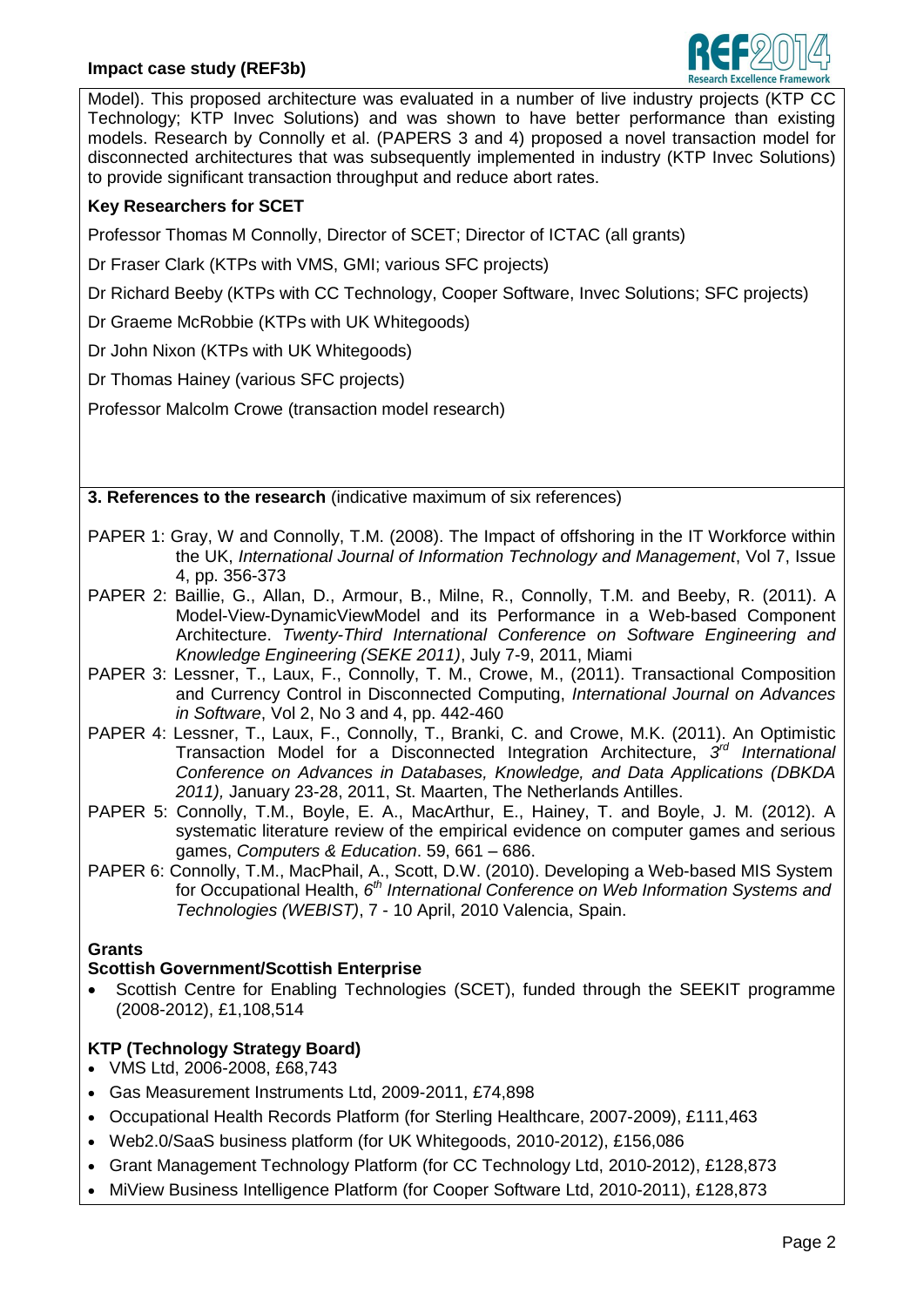### **Impact case study (REF3b)**



- [VIPER 2 Technology Platform](http://icte.uws.ac.uk/projects/ktp/ktp_invec.html) (for [Invec Solutions Ltd,](http://www.invec.co.uk/) 2010-2011), £128,480
- Mobile B2B/B2C Platform (for UK Whitegoods, 2012-2014), £122,545
- Physical Properties Database Software (PPDS) (for TUV SUD, started Oct 2013), £81,323

### **Scottish Funding Council**

28 company Innovation projects (£163,000) (2012-2013)

### **R&D projects**

Variety of company R&D projects, £454,410

### **4. Details of the impact** (indicative maximum 750 words)

The key findings of the research in the publication "The Impact of offshoring in the IT Workforce within the UK" identified an urgent need for business, government and HE to work in parallel to develop and support the industry, strengthening it against the threat of increasing offshoring.

As a direct consequence of these findings, UWS, working with Glasgow School of Art and Glasgow University, designed and led an intervention – the Scottish Centre for Enabling Technology – to facilitate cooperation in R&D and knowledge exchange related to enabling technologies for content and knowledge management. In particular, it was designed to stimulate contact with SMEs and start-up companies that had the potential to benefit from productive knowledge and technology transfer, and were willing to innovate to help achieve a competitive edge.

The project was pitched to Scottish Government on the basis of the issues emerging from the research and also attracted support from Scottish Enterprise. As noted by Scottish Enterprise: "*His [Connolly's] paper on offshoring in the computing sector was also pivotal in attracting support to a sector that was in danger of being systematically weakened by low cost programming sourced outside the UK, and particularly Scotland.*" This research focus was strengthened by other publications derived from projects working directly with industry, principally on implementing webbased component architectures in service-oriented commercial entities, as evidenced by the statement from CC Technology: "*We were initially attracted to working with UWS because of underpinning research performed by Professor Connolly and his team at the University on database systems, component architectures and offshoring.*"

The project initially ran from 2008 to 2010, being the only SEEKIT project to have an expansion of funding and targets during the initial project period, and then going on to receive a further project time extension to the end of 2011. During the funding period, over 150 companies were assisted directly through the provision of University expertise to develop proof of concept demonstrators, and SCET's activities were evaluated as part of the final reporting process. The economic impact has been shown to exceed **£80m**. Companies report increased investment in innovation by **£4.6m**, **200** new products or processes introduced, almost **500** new jobs created, **940** jobs safeguarded and **9** new companies formed.

Since the end of the external funding period, UWS has continued to invest in SCET infrastructure and staffing as the Centre continues to play a central role of its Knowledge Exchange strategy. Today SCET continues to employ 4 externally facing researchers on a sustainable basis. Since the end of the formal funding period, SCET has continued to attract funding directly from Scottish Enterprise and the Scottish Funding Council to underpin company projects and has completed a further 50+ projects.

SCET provides an initial entry point to the HE sector, addressing the first major gap in the links between business, government and HEIs. Following initial project delivery, companies are encouraged to maintain on-going relationships with the University and these incremental relationships have led to successful follow-on projects funded through R&D Tax Credits, direct investment SFC or SE follow-on funds and/or KTP funds.

As an example, initial work with a local SME - Invec Technologies - led from a SCORE funded project to a KTP project and then to a direct investment of more than £0.5m for UWS to help develop their web-enabled product and workflow tracking back-end systems. As a direct result of